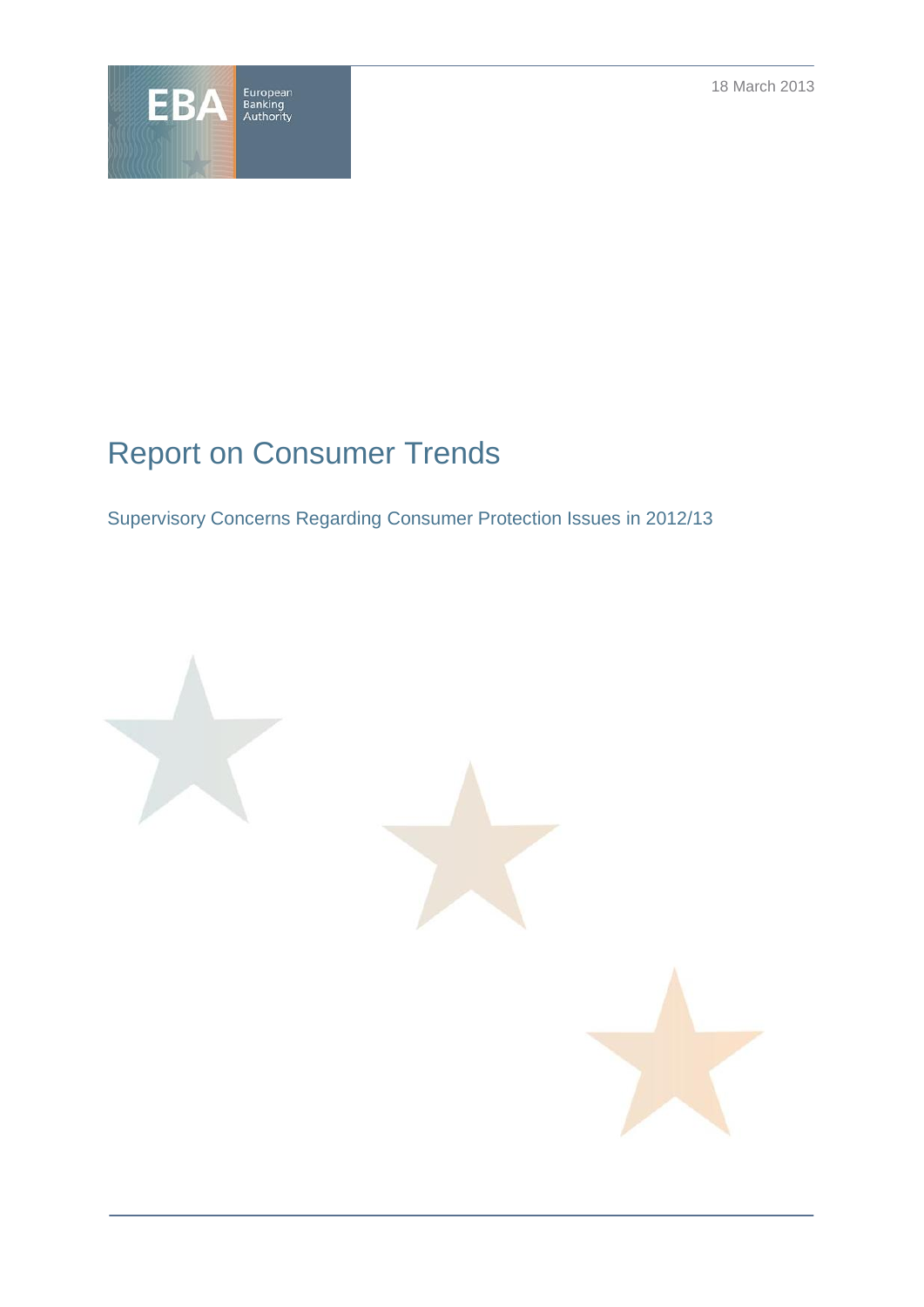## Table of contents

| Table of contents                             |                                                                        |                                                                                                                                    | 2                 |
|-----------------------------------------------|------------------------------------------------------------------------|------------------------------------------------------------------------------------------------------------------------------------|-------------------|
| Abbreviations                                 |                                                                        |                                                                                                                                    | 3                 |
| Executive summary                             |                                                                        |                                                                                                                                    | 4                 |
| 1.                                            | Supervisory concerns identified in 2011 and actions taken in 2012      |                                                                                                                                    | 5                 |
|                                               | 1.1                                                                    | Indebtedness and responsible credit                                                                                                | 5                 |
|                                               |                                                                        | 1.2 Financial literacy and education                                                                                               | $\overline{7}$    |
|                                               | 1.3                                                                    | Complex savings products                                                                                                           | 8                 |
|                                               |                                                                        | 1.4 Bank account fees and charges                                                                                                  | 8                 |
|                                               |                                                                        | 1.5 Unnecessary and unsuitable sales                                                                                               | 9                 |
|                                               | 1.6                                                                    | Impact of technology                                                                                                               | 10                |
| 2.                                            | Supervisory concerns in 2012 and the areas of work identified for 2013 |                                                                                                                                    |                   |
|                                               | 2.1                                                                    | Indebtedness and responsible credit                                                                                                | 12                |
|                                               |                                                                        | 2.2 Continuing concerns about the transparency and levels of charges and fees                                                      | 12 <sup>2</sup>   |
|                                               | 2.3 <sup>2</sup>                                                       | The scope of mis-selling of financial products                                                                                     | $12 \overline{ }$ |
|                                               | 2.4                                                                    | Specific issues concerning certain products – notably foreign currency loans,<br>payment protection insurance and complex products | 13                |
|                                               | $2.5^{\circ}$                                                          | Continuing concerns about the security of new technologies used for<br>banking services                                            | 13                |
|                                               |                                                                        | 2.6 Emerging new forms of liquidity raising                                                                                        | 13                |
|                                               |                                                                        | 2.7 Issues identified by the Banking Stakeholder Group                                                                             | 14                |
| Annex - Methodology for compiling this report |                                                                        |                                                                                                                                    | 15                |

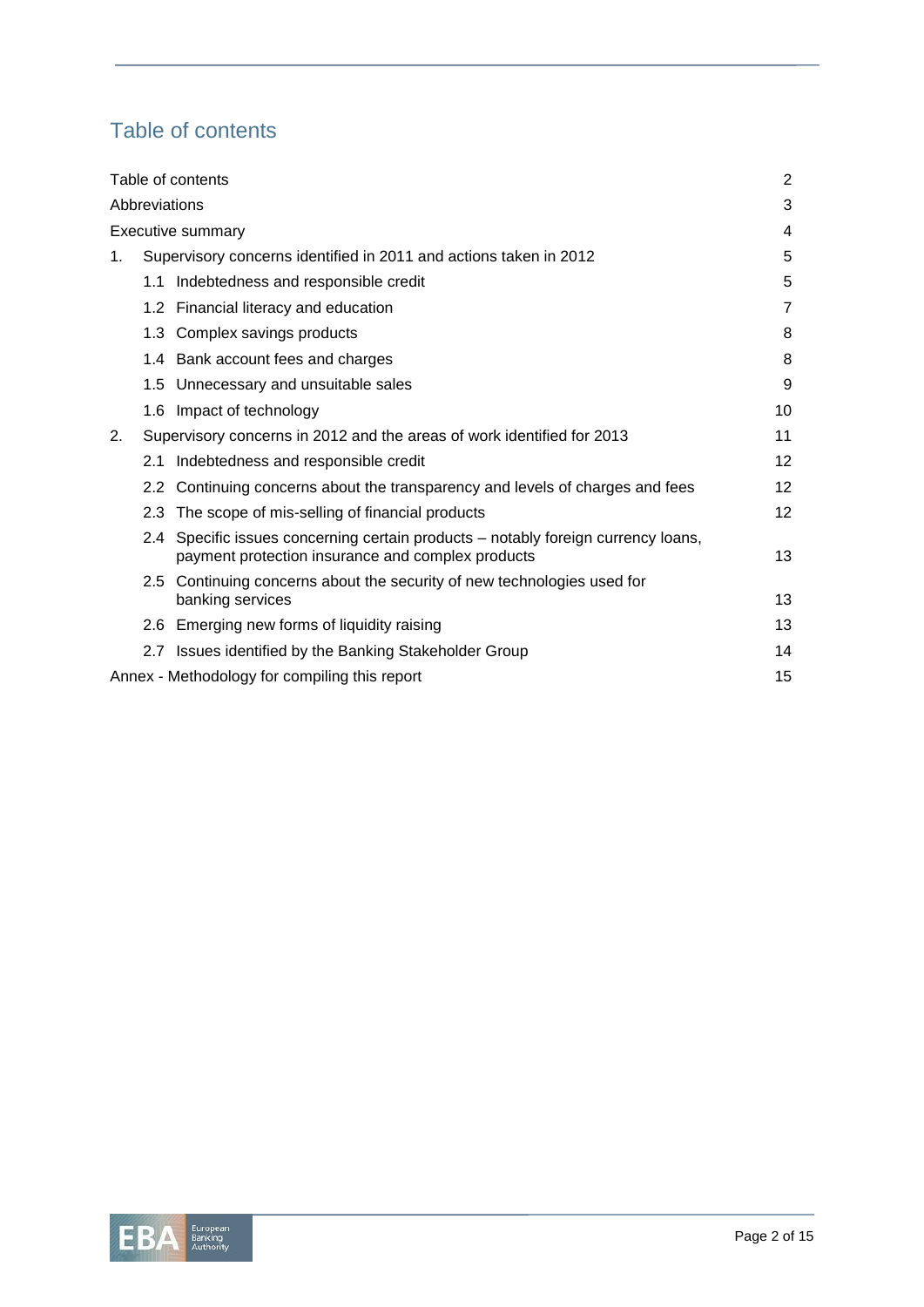## Abbreviations

| <b>SCConFin</b>                       | Standing Committee on Consumer Protection and Financial Innovation                                                                                                              |
|---------------------------------------|---------------------------------------------------------------------------------------------------------------------------------------------------------------------------------|
| <b>SGCP</b>                           | Sub-group on Consumer Protection                                                                                                                                                |
| Regulation<br>establishing the<br>EBA | Regulation (EU) No 1093/2010 of the European Parliament and of the Council of 24<br>November 2010 establishing a European Supervisory Authority (European Banking<br>Authority) |
| EBA                                   | European Banking Authority                                                                                                                                                      |
| <b>NCAs</b>                           | <b>National Competent Authorities</b>                                                                                                                                           |
| <b>CCD</b>                            | <b>Consumer Credit Directive</b>                                                                                                                                                |
| <b>MCD</b>                            | Mortgage Credit Directive                                                                                                                                                       |

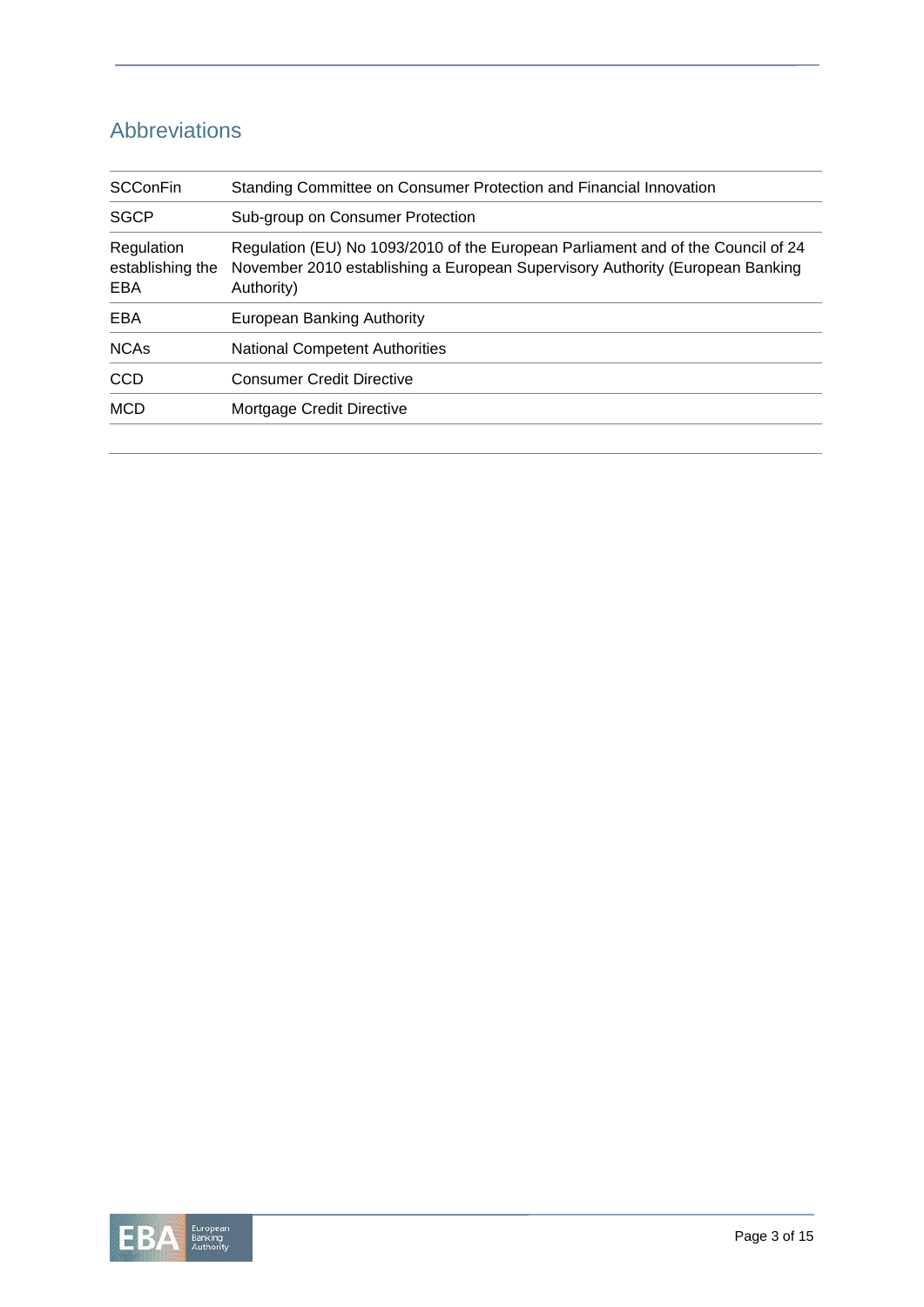### Executive summary

One of the tasks of the European Banking Authority (EBA) as laid down in Article 9(1)(a) of its founding Regulation is to collect, analyse and report on consumer trends. In compliance with this provision, in February 2012, the EBA published its first report setting out an overview of the EBA's objectives and work in the area of consumer protection and financial innovation. This report included a summary of the outcomes of a first survey of national competent authorities (NCAs) and aimed at identifying key issues and trends with regard to consumer protection in the EU banking sector. The survey and report also identified a number of issues and products on which the EBA proposed to undertake further work. $<sup>1</sup>$ </sup>

Following on from a new survey conducted in the second quarter of 2012, the current report provides an update on this exercise, revisiting the issues, trends and products covered in the Overview of EBA work.<sup>2</sup> It also provides a revised set of consumer issues, trends and products identified as at the end of 2012. $^3$ 

The main findings of the survey indicate that indebtedness and responsible lending remain the key concern for the majority of member states. During 2012, a number of member states introduced further requirements/standards to attempt to address these issues. As a result, the EBA is also currently working to produce good practices on responsible lending and on the treatment of borrowers in payment difficulties.

Another related area of concern is the level of fees and charges applied to loan repayments or the introduction of new fees and charges, particularly for late repayments. This adds to the burden of the already indebted consumer. Some member states are currently examining whether regulations are required in this area.

In 2011, the impact of technology was highlighted as a concern, an observation which was echoed also in 2012. The main issues relate to security and fraud risks in connection with new banking and payment technologies. It is hoped that initiatives such as the ECB's SecuPay work in addition to the Payment Services Directive will address these concerns.

Other issues highlighted in this report include the mis-selling of financial products, foreign currency loans and emerging forms of raising liquidity.

 $3$  The methodology for producing the report is described in the Annex.



 $\overline{a}$ <sup>1</sup>[http://www.eba.europa.eu/cebs/media/Publications/Consumer%20Protection/EBA-BS-2012-003-Financial-](http://www.eba.europa.eu/cebs/media/Publications/Consumer%20Protection/EBA-BS-2012-003-Financial-Innovation-and-Consumer-Protection--Overview-of-EBA-work-in-2011-2012.pdf)[Innovation-and-Consumer-Protection--Overview-of-EBA-work-in-2011-2012.pdf](http://www.eba.europa.eu/cebs/media/Publications/Consumer%20Protection/EBA-BS-2012-003-Financial-Innovation-and-Consumer-Protection--Overview-of-EBA-work-in-2011-2012.pdf)

 $2$  It should be noted that the information collected from NCAs is not exhaustive and in some cases is not based on statistics data.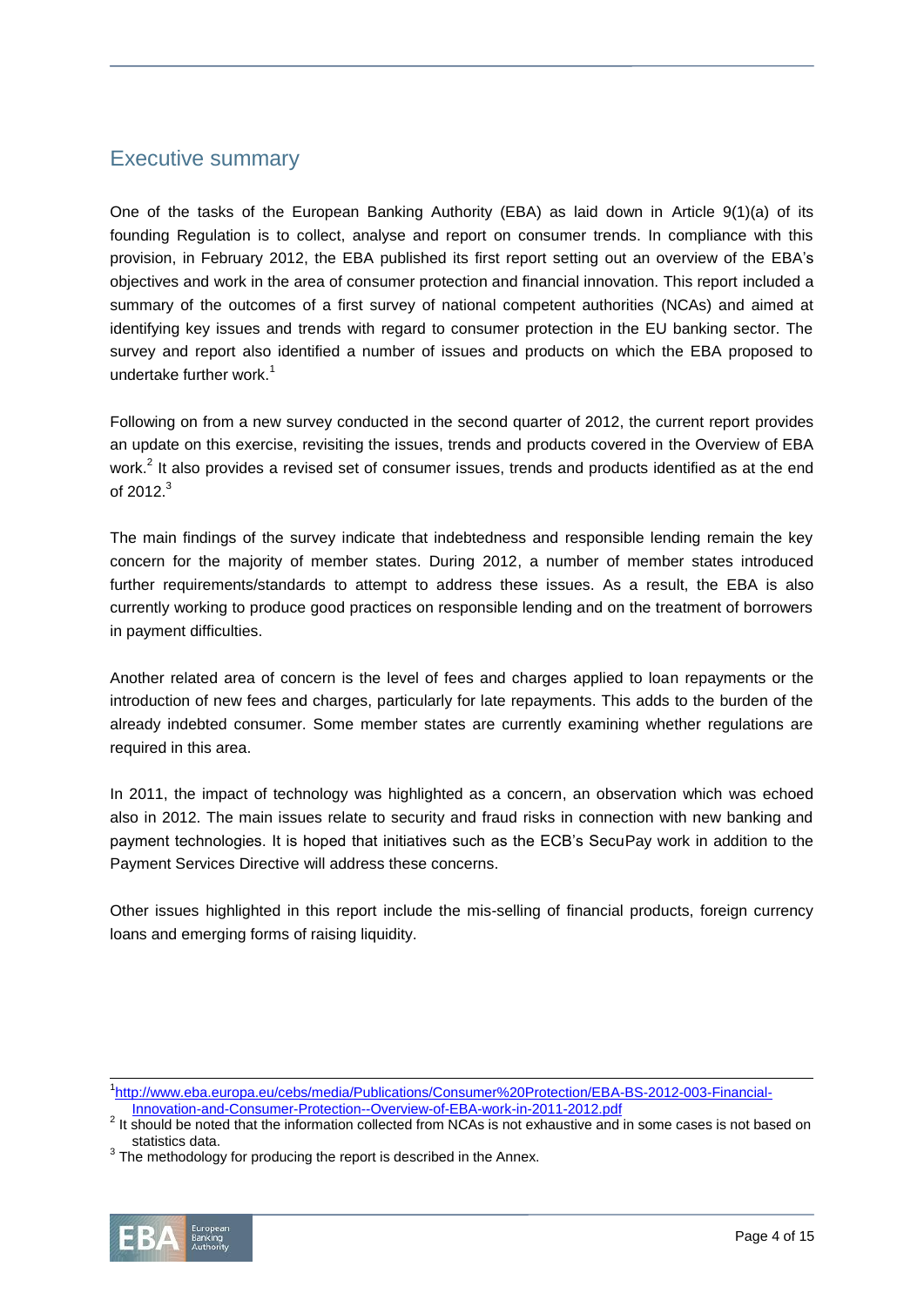## Part I

## 1. Supervisory concerns identified in 2011 and actions taken in 2012

In summary, the Overview of EBA work identified the following topics of particular regulatory concern and attention with regard to consumer protection and innovation in the EU banking sector:

- Indebtedness and responsible credit
- **•** Financial literacy and education
- Complex savings products
- **Bank account fees and charges**
- Unnecessary and unsuitable sales, and disclosure of information; and
- Impact of technology.

Further brief comment is provided on each of these topics below, together with an indication of particular action that has been taken to address each topic over the past year, by the EBA, NCAs, or other relevant EU institutions.

### 1.1 Indebtedness and responsible credit

The global financial crisis and the ongoing challenging economic environment had led to concerns in many member states about consumer over-indebtedness, arrears and foreclosures and about how such risks might be mitigated (including through responsible lending and credit practices). Highlighted concerns covered both mortgage lending and other lending to consumers (e.g. overdrafts, term loans, hire purchase, credit cards and other personal loans). In addition to the actual levels of indebtedness and/or arrears, concerns related to:

- the role of intermediaries in the provision/granting of credit;
- a lack of clarity in how some requirements set out in the Consumer Credit Directive (CCD) were understood and applied (including e.g. when and how pre-contractual information and adequate explanations should be provided, or what conditions to take into account when conducting creditworthiness assessments);
- issues relating to specific types of credit and mortgage products (e.g. interest-only mortgages), and product innovations such as negative equity mortgages (which allow a homeowner in negative equity to carry their existing mortgage to a new property);
- complaints from consumers about the terms and conditions for some loan restructuring;
- poor underwriting practices coupled with poor assessments of the borrower's credit rating and/or ability to repay; and

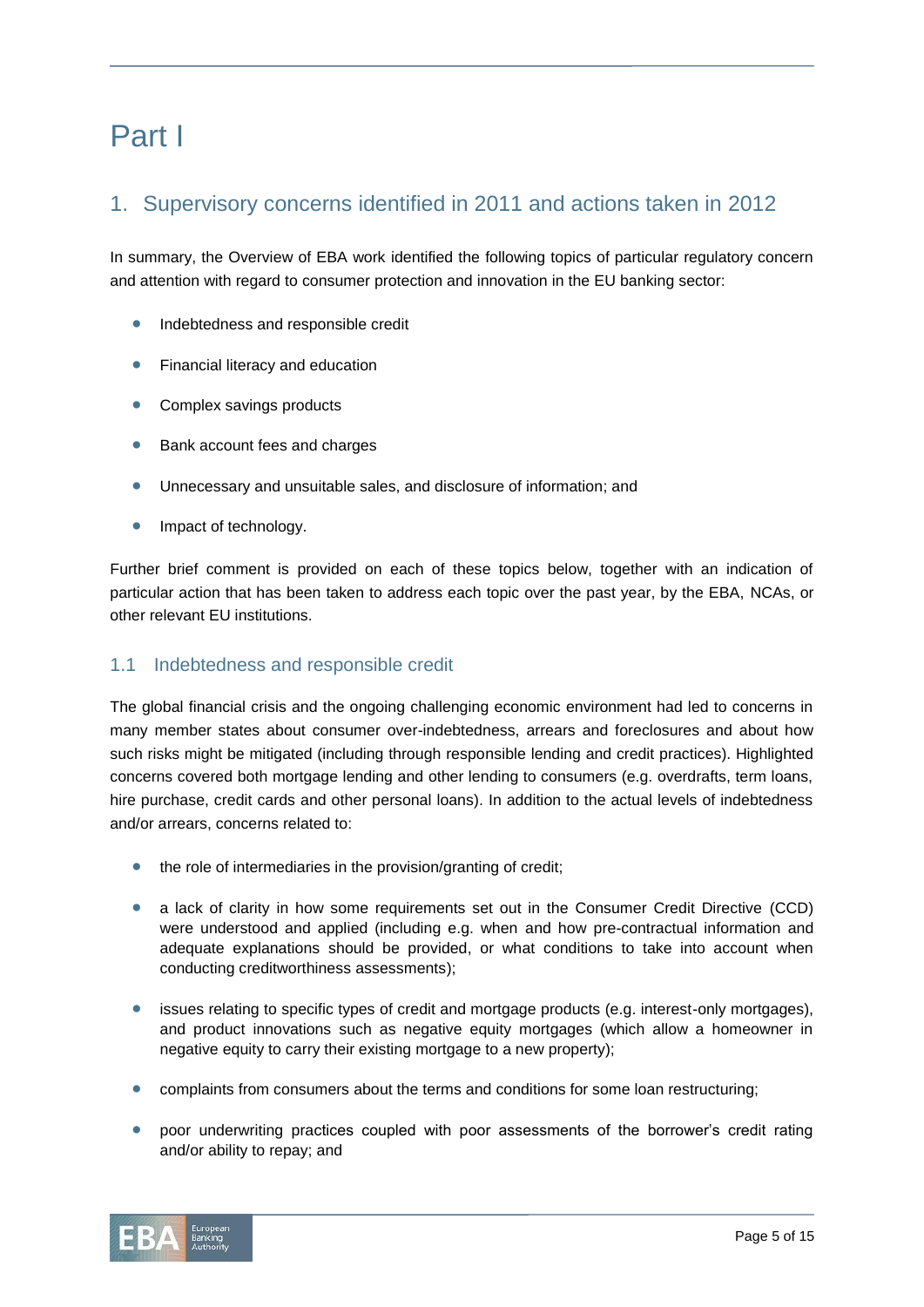specific risks associated with foreign currency loans.

During 2012 the EBA has been following the progress on two key EU initiatives relevant to these issues: the negotiation of the Mortgage Credit Directive (Directive on Credit Agreements Relating to Residential Property, CARRPD), and the review (in which the European Parliament has so far played a leading role) of how member states have implemented the CCD which is due for formal review in 2013. NCAs have also been engaged with both initiatives, inputting their views and relevant experience of regulating these markets. Some of them have also fed into the related, ongoing studies being conducted for the European Commission and for its Financial Services Users Group.

Once it is agreed, the CARRPD should provide EU solutions to some other of the issues identified above in relation to indebtedness and responsible lending in the mortgages sector. In particular, it will require lenders to assess creditworthiness before making any loan, ensure that consumers receive an adequate explanation of the mortgage features and risks, and introduce approval requirements for all mortgage credit intermediaries.

During 2012, a number of NCAs have introduced further requirements, standards and guidelines for their national mortgage markets aimed at addressing a number of the issues identified above. For example, one NCA completed work launched in 2009 on its mortgage market review and finalised a set of additional requirements to be implemented by April 2014. Some NCAs have strengthened their regulatory oversight under national laws in order to address problems arising from deteriorating economic conditions (e.g. new requirements for policies on responsible lending and assessments of creditworthiness, new provisions on the treatment of borrowers in arrears, foreclosures). Three NCAs have also reported specific action they have taken during 2012 to address foreign exchange/foreign currency concerns.

Furthermore, all member states have participated in a follow-up exercise to the European Commission's consumer credit 'internet sweep'. This found that in 2011 70% (393) of sites were for further investigation in relation to the following main problems: advertising did not include the required standard information; offers omitted key information essential for making a decision; and costs were presented in a misleading way. According to the follow-up exercise, over 75% of websites checked in 2012 now provide satisfactory information to clients.

Other relevant EU and international work on issues identified by the EBA above includes:

- finalisation of the Financial Stability Board's Principles for Sound Residential Mortgage Underwriting Principles (published in April 2012);<sup>4</sup>
- implementation by all EU member states of the European Systemic Risk Board (ESRB) October 2011 Recommendations on lending in foreign currencies (and also covering relevant responsible lending practices).<sup>5</sup> Member States and NCAs were required to report to the ESRB on their implementation of the Recommendations relevant to risk disclosure and the credit assessment of borrowers by December 2012;

<sup>5</sup> http://www.esrb.europa.eu/pub/pdf/recommendations/2011/ESRB\_2011\_1.en.pdf?37353998c5a15cfa683de6ca1 8aab108



l

<sup>4</sup> http://www.financialstabilityboard.org/press/pr\_120418.pdf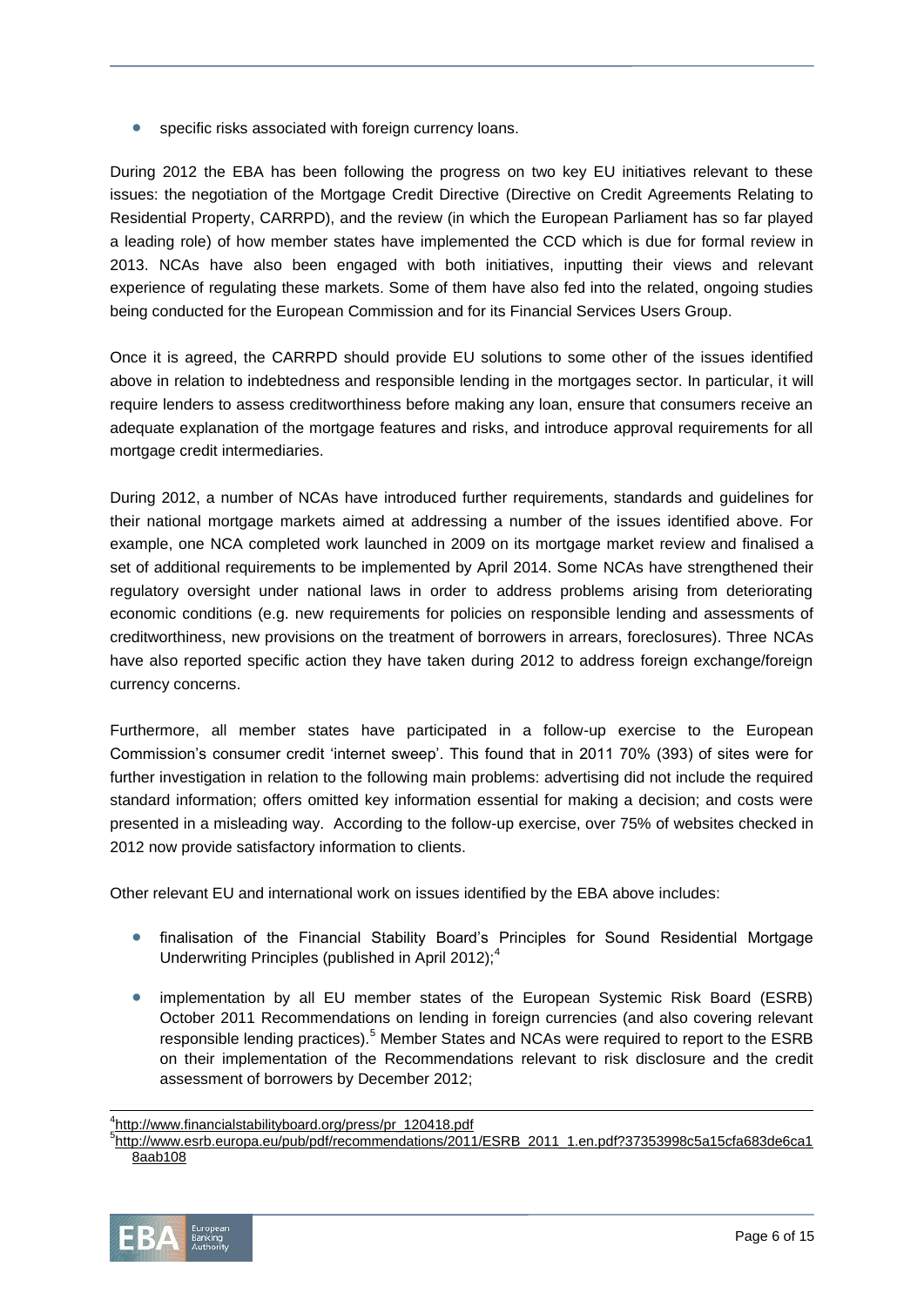- work being undertaken by the OECD for the G20 on Financial Consumer Protection, which includes an exercise to test how national authorities have responded to its 2011 Principles on Financial Consumer Protection.<sup>6</sup>
- a research study contracted by the European Commission (DG SANCO) which aims to map the over-indebtedness of European households and to obtain updated information on the nature, causes and effects of over-indebtedness as well as on the initiatives to alleviate its impact. The study, which covers all 27 Member States is planned to be completed in March 2013

The EBA and/or NCAs are involved in all of these initiatives, and the EBA will be monitoring the effectiveness of this action through its relevant committees and working groups. Further EBA work in the areas of responsible lending and dealing with borrowers in difficulty is also discussed below in section 2.1

### 1.2 Financial literacy and education

Particular concerns from a number of member states included:

- consumers being provided with information and disclosure that they cannot understand or interpret, compounded by the fact that, due to the ever increasing complexity of products or the way in which the information is presented, information can be too complex or too detailed, and is therefore often ignored by consumers; and
- consumers may not understand the consequences of their decisions/purchases including their obligations, their rights, and the protections offered by conduct of business rules. This may also mean that some consumers do not complain if they are dissatisfied with any unfair treatment, when they actually have a right to do so.

Some NCAs have reported action they have taken in 2012 to encourage the banking sector to improve and simplify information provided to consumers and to work with educational and consumer groups to promote greater financial literacy and understanding.

As the EBA has previously recognised, although financial education is an area specifically mentioned in Article 9 of the EBA Regulation, some NCAs do not have legal competence in this area. This fact has a bearing on the nature of the specific work that the EBA has undertaken so far on this.

However, the EBA continues to follow the work of the European Commission (and its ongoing specific initiatives) and the OECD in relation to financial literacy and education. This has also been considered by the Joint Committee of the three ESAs, which is going to leverage on both the national initiatives for literacy/education already in place, as well as on the high quality OECD work already undertaken. In addition, the Joint Committee will recommend that each ESA adds links on their respective websites to relevant national initiatives, along with a link to the OECD global database on financial education [http://www.financial-education.org/gdofe.html].<sup>7</sup> The Joint Committee noted that this approach would

 $7$ (EIOPA is already putting this action in place).



l <sup>6</sup>http://www.oecd.org/daf/financialmarketsinsuranceandpensions/financialmarkets/48892010.pdf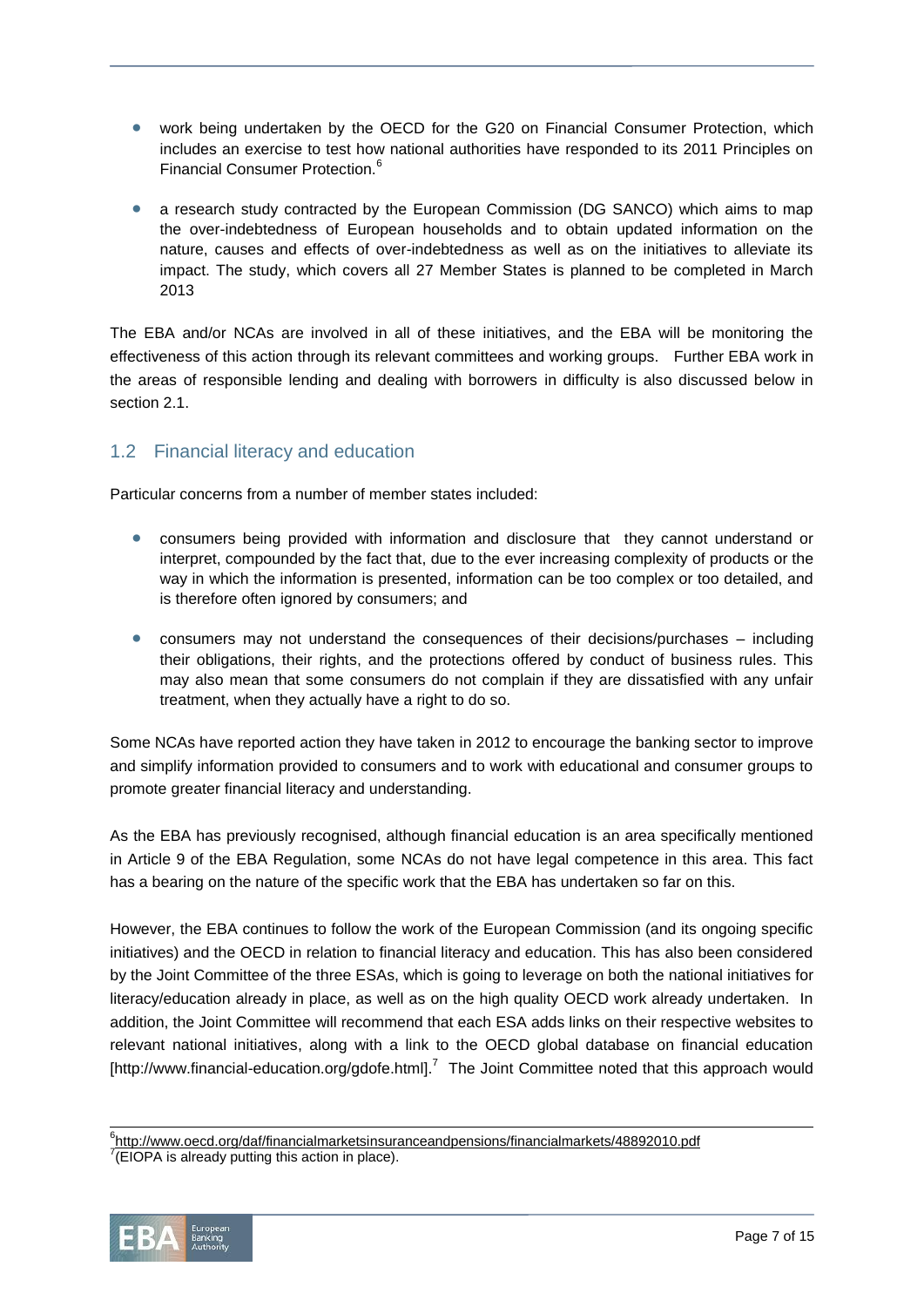also help to deliver on the G20 suggestion in its October 2011 principles to "encourage stakeholders" to implement the OECD/INFE principles and guidelines".

### 1.3 Complex savings products

Specific issues relating to sales of complex products included concerns relating to the suitability of certain types of products for those consumers to whom they were offered or sold, and resulting alleged mis-selling; but also regulatory difficulties in establishing the evidence (including records of advice and information provided) for such possible mis-selling.

During 2012, SCConFin's Sub-group on Innovative Products (SGIP) has launched several pieces of work focusing on particular complex products which might be manufactured and offered by institutions within the EBA's scope. This work has covered Exchange Traded Funds (also covered by the Overview of EBA work), Contracts for Differences, structured products, and the 'retailisation' of other types of complex products. Given the responsibility of the European Securities and Markets Authority (ESMA) in these products, EBA has worked on these with ESMA. Both the EBA and ESMA are keen to issue information and advice to European consumers about the risks associated with these products, and that consumers must be particularly aware of these risks if they are considering buying any of these types of products.

A number of NCAs have taken action in their jurisdictions to address risks around sales of complex products to consumers. This has included the publication of information, guidance and warnings to consumers, new risk labelling of products, regulatory reviews of marketing material, and a voluntary industry undertaking not to distribute certain complex products to retail investors.

In addition, many of the issues relating to the sale of complex savings products will be covered by the ongoing review of the EU Markets in Financial Instruments Directive (MiFID), with revised legislation expected to be finalised shortly, and by the work on the draft EU Regulation on disclosure requirement for Packaged Retail Investment Products (PRIPs). Amongst other things, both the revised MiFID and the PRIPs regulations will cover structured deposits as well as the other products mentioned in this section. The EBA, along with the other ESAs, is actively engaged in these initiatives and the Joint Committee's subcommittee on consumer protection and financial innovation has set-up a subgroup to develop technical standards required under the PRIPs Regulation.

These issues will also be covered by other work initiated by the Joint Committee's subcommittee on consumer protection and financial innovation, on the oversight and governance of product development processes within financial institutions. A survey of national competences and approaches to product oversight and governance has been undertaken by the Product Oversight and Governance sub-group, and analysis is now underway to identify common practices and issues, in order to inform the work of the Joint Committee and the individual ESAs.

#### 1.4 Bank account fees and charges

Concerns identified by national authorities in the Overview of EBA work related to consumer complaints about excessive charges, lack of transparency in charges and fees, the clarity and/or

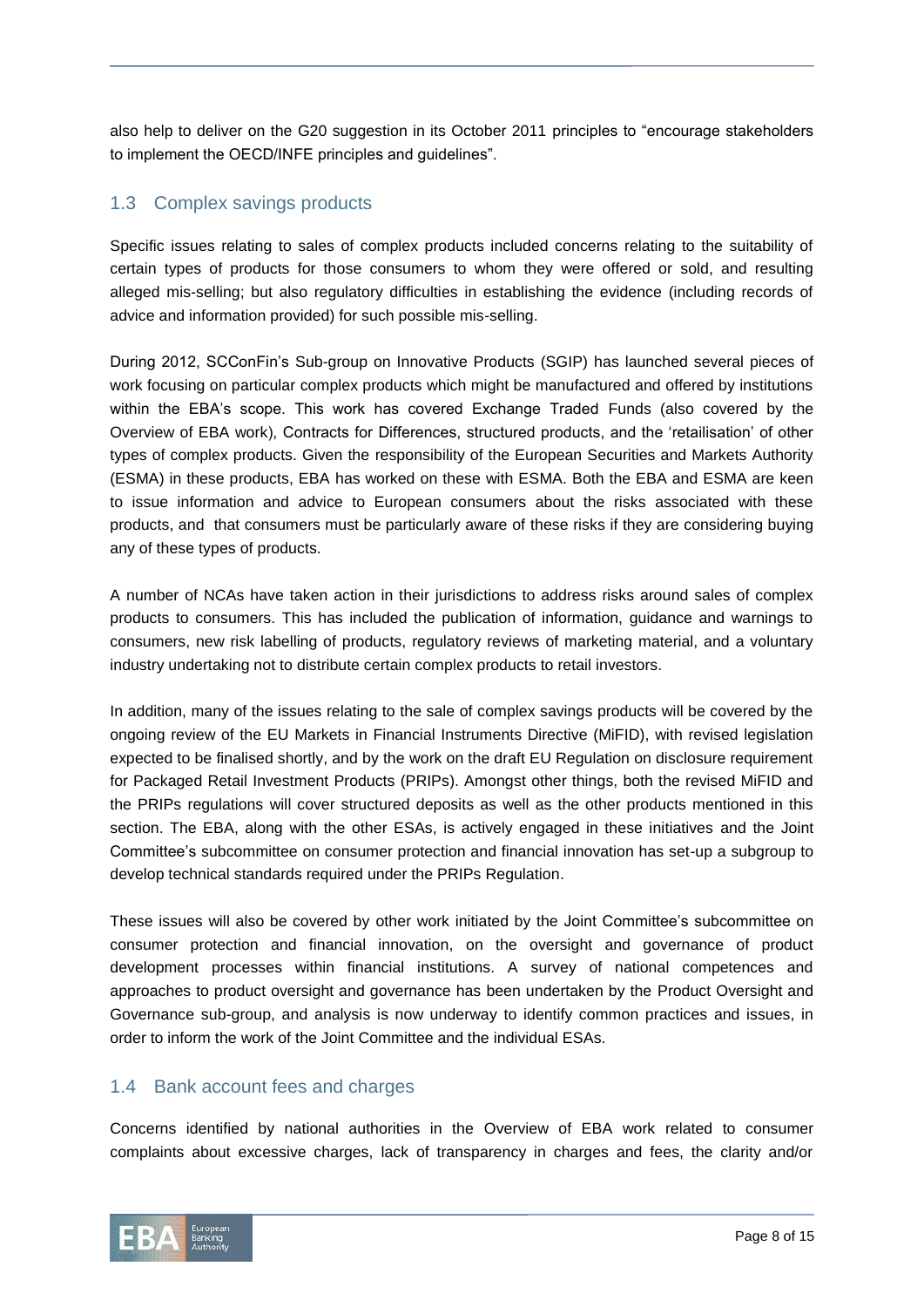accuracy of pricing and the number of cases of overcharging which ultimately lead to refunds being made to customers. Issues raised related both to services already covered by the EU Payment Services Directive and other services which are not covered by EU regulatory framework.

Some NCAs have reported action taken in 2012 to increase consumer awareness about their rights when using financial products and services, partly as a result of concerns about increased interest rates being charged by lenders and increased bank fees. This action has included the publication of guidance and other information, increased oversight of marketing/advertising activities, and a survey of costs incurred by banks when providing payment services and the income generated by these activities. These authorities report some signs of increased transparency, improved understanding and reduced perceived unfair practices.

The European Commission is proposing to bring forward legislation on basic bank accounts, account transparency and bank account switching. The EBA will closely follow the development of this legislation and will provide technical input as necessary.

### 1.5 Unnecessary and unsuitable sales

A number of countries identified unsuitable sales as areas of concern or risk for consumers in their member state. Specific issues included:

- low levels of financial literacy, a complex market, and complex products, can result in significant risks for a consumer who may choose a financial product which is unsuitable for their needs;
- consumers are often not properly informed by service providers about their products, consumer rights and obligations;
- where financial advice is provided, it is not always suitable; sometimes because remuneration incentives mean that advice is not always motivated by the best interests of the customer;
- the sale of payment protection insurance in conjunction with loans was specifically identified by some authorities.

At EU level, these issues are likely to be largely addressed by the work already described in this report on: financial literacy and education, CARRPD implementation, the review of the CCD, work on the revised MiFID, and the PRIPs initiative. Work on remuneration practices within banks and MiFID investment firms has also been published by the EBA and by ESMA respectively.

One NCA reports that during 2012 its government has introduced new requirements for disclosure of information to customers to help them assess whether a proposed product is suitable for them. This includes prescribed information disclosure on mortgage loans (including products intended to hedge against changes in floating rate mortgage loans). Another NCA is introducing new rules for sales of insurance products as elements of 'packaged bank accounts', and also issued guidance to all firms about risks to customers from financial incentives – providing examples of how financial incentive schemes can be a key driver of mis-selling and how firms are not adequately managing these risks.

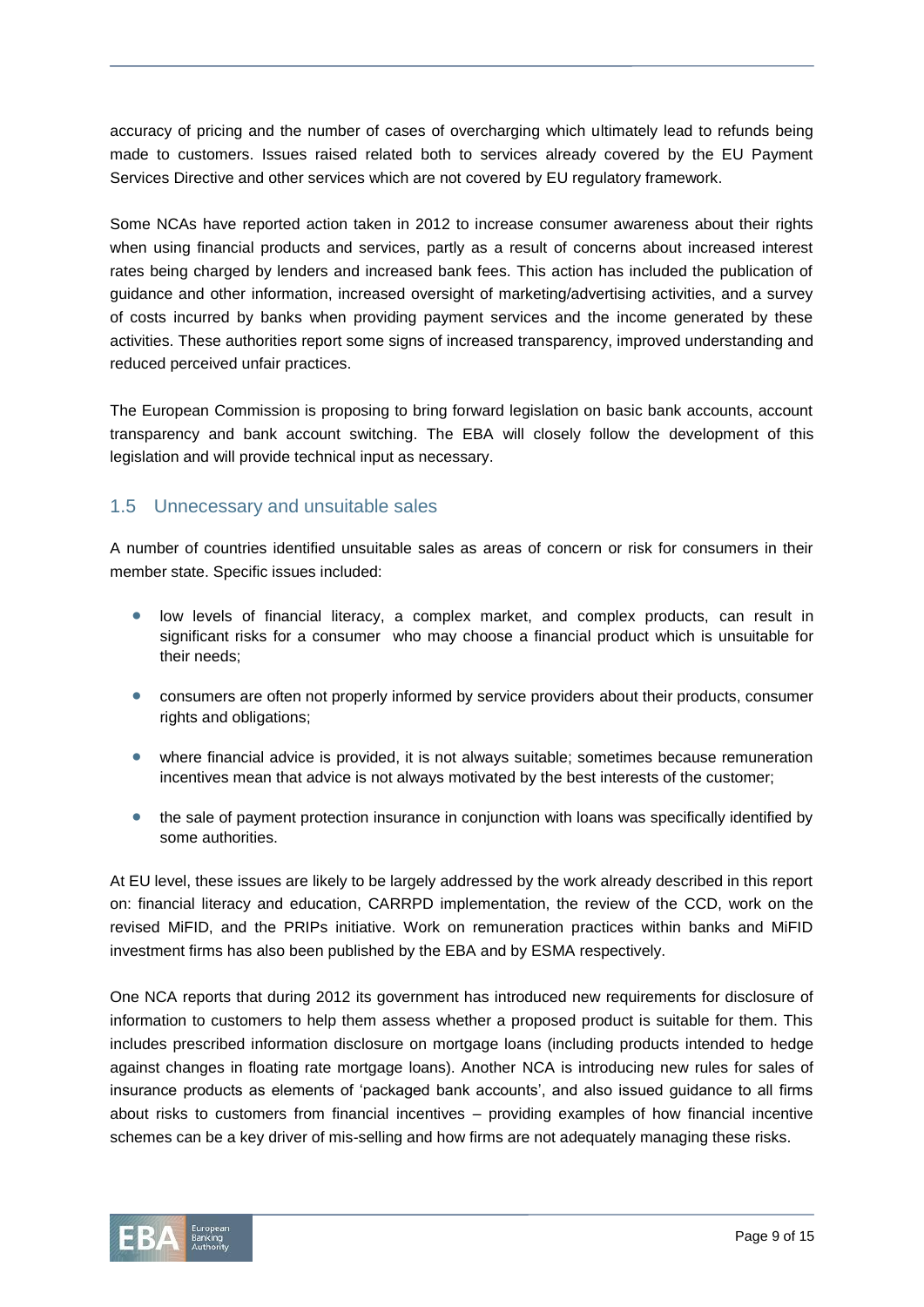### 1.6 Impact of technology

The rapid speed of technological developments associated particularly with the retail payments market raised a number of supervisory concerns. In particular these related to the need to ensure the security of operations conducted through innovative channels, such as internet and services via mobile phones.

These technological developments have been accompanied by increasingly sophisticated fraud attempts, despite the efforts of institutions to put in place appropriate security mechanisms. In some member states, concerns about security and/or confidentiality were seen as significant restraints to the development of internet banking and online card payments (which, in turn, limits the development of some economic segments such as e-commerce). Two NCAs reported supervisory work in 2012 on ebanking practices (including mobile phone banking and payments) and plan to issue new guidance and recommendations in the light of their findings. Elsewhere, awareness campaigns have been undertaken to remind consumers of the risks.

Internet and mobile banking were also seen as presenting a number of regulatory concerns relating to the practical monitoring and enforcement of existing market conduct rules (e.g. information disclosure requirements) when banking products are contracted through these channels. The European Commission's 2012 Green Paper on card, mobile and internet payments launched a consultation on related issues, on which we expect follow up in Q2 2013.

A number of these issues will need to be addressed through the coming reviews of the Payment Service Directive in 2013 and E-money Directive in 2014. They have also been at the forefront of the ECB's work during 2012 on the security of retail payments ('SecuRe Pay'), in which several SCConFin members have been actively involved. The EBA is considering what role it should play in helping to give effect to the forthcoming recommendations of the SecuRePay Forum.

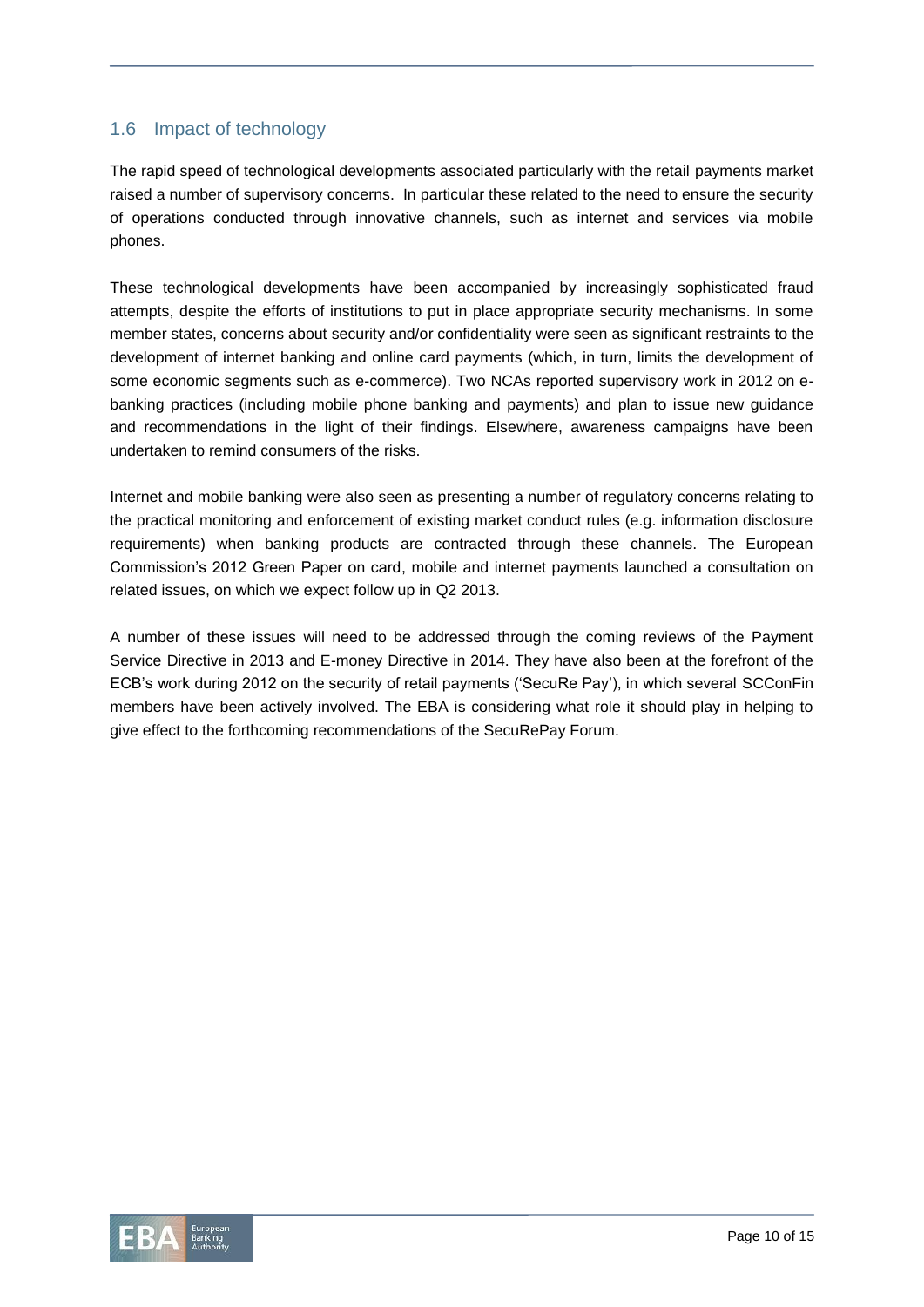## Part II

### 2. Supervisory concerns in 2012 and the areas of work identified for 2013

Following the survey of SCConFin members undertaken in Q4 2012 (see Annex to this report), the EBA presents the following trends and issues for 2013, as identified by the members of the SCConFin.<sup>8</sup>

The issues identified from the survey can be summarised as follows:

- Indebtedness and responsible credit;
- **Transparency and levels of charges;**
- The scope of mis-selling of financial products resulting from a combination of pressures on institutions and the continuing challenges for consumers in understanding the suitability of products for them;
- Specific issues concerning certain products notably foreign currency loans, payment protection insurance and complex products;
- Security of new technologies used for banking services; and
- **•** Emerging new forms of liquidity raising.

As noted at the outset of this report, many of the trends and issues highlighted this year are the same as, or variations of, those identified in the Overview of EBA work. However, the financial literacy and education and comparison websites were not identified as highest priority issues again in 2012, mainly due to some activities in these areas. On the other hand, the concern from 2011 regarding the bank account fees and charges was widened in 2012 to transparency and levels of charges in general, similar to the complex saving products which were in 2012 in a broader category of problematic products. A completely new issue in 2012 was related to the new forms of liquidity raising which is probably linked to the impact of the financial crisis and a need to raise the capital of banks. These findings are not unexpected, given the fact that many of the points reflect the effects of macroeconomic conditions which have continued over the period. These effects are evidenced both in the financial situations and behaviours of consumers and in the behaviours of some financial institutions in the EU banking sector.

<sup>8</sup> It should be noted that the information collected from NCAs is not exhaustive and in some cases is not based on statistical data.



l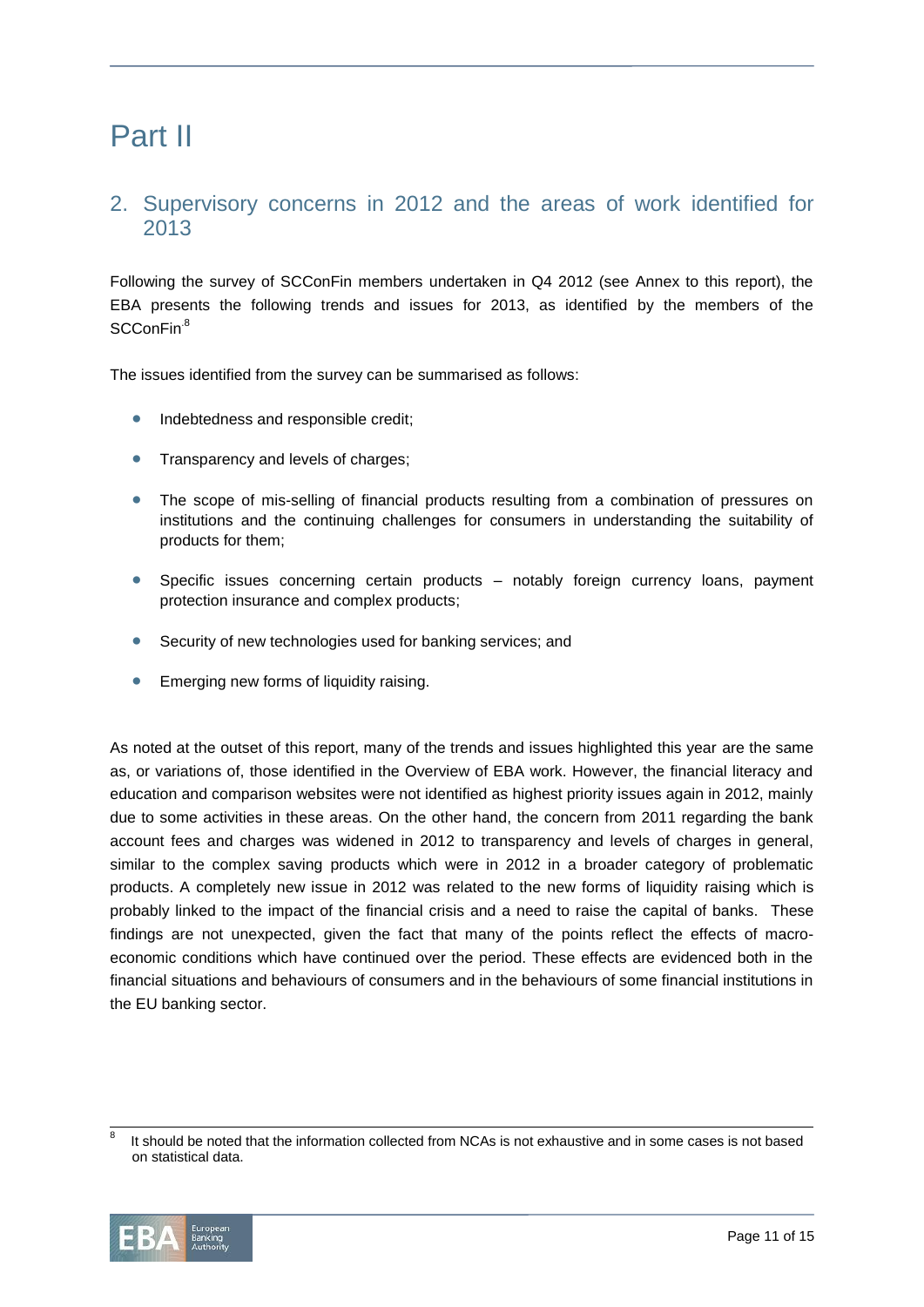### 2.1 Indebtedness and responsible credit

Given the continuing challenging economic environment in many EU member states, overindebtedness and the issues that result continue to remain a key consumer protection concern for many regulators and their governments. New measures continue to be explored at national level to assist borrowers and lenders to cope with consumer debts, to promote responsible lending, and to investigate ways of alleviating the pressures through loan restructuring or renewed standards for the fair treatment of those in arrears and payment difficulties. Mortgage debts continue to be the chief concern for many regulators, though wider levels of non-mortgage debt remain. In some member states, certain debt-collection practices and intermediaries are also causing concern. NCAs in a number of member states are involved in initiatives to target more vulnerable groups of consumers (such as the young or elderly) with advice and information. In some countries, access to credit and other banking services is becoming an issue for such vulnerable groups.

One NCA also highlighted a particular increase in its market in offers of 'quick loans' to consumers, which may involve inadequate credit checks and disproportionate penalties for delayed payments. Such lending has also historically existed in many other markets (including in the practices of unregulated so-called 'loan sharks').

In addition to national initiatives already in hand, the EBA believes that SCConFin's current work on good practices (and possible future guidelines)on responsible lending and on the treatment of borrowers in payment difficulties can make a valuable contribution in this area.

### 2.2 Continuing concerns about the transparency and levels of charges and fees

An issue related to indebtedness is the trend for some financial institutions to increase fees and charges, or introduce new 'administrative' fees and charges, for certain loan repayments (particularly when repayments are late) which further burden indebted consumers. Some NCAs have also identified a lack of transparency in charges being levied for overdrafts, and some disregard for the disclosure requirements of the CCD.

A number of regulators are considering whether such behaviours are consistent with their national laws and regulations, and whether clarification or regulatory intervention is required.

### 2.3 The scope of mis-selling of financial products

As reported in the Overview of EBA work, the continuing scope for mis-selling of products remains a concern for most regulators. The lack of consumer understanding and financial literacy is compounded by the increased incentives for some financial institutions to rebuild their balance sheets and explore revenue opportunities and profit in difficult economic conditions. This includes the scope for inadvertent mis-selling by intermediaries who do not understand the products they are distributing (being addressed by a number of NCAs).

One NCA has also specifically commented on an increase in customer complaints about the behaviour of its banks and other financial institutions over the past year, and this regulator's increased focus on how institutions are handling customer complaints (also mentioned by other NCAs). This is

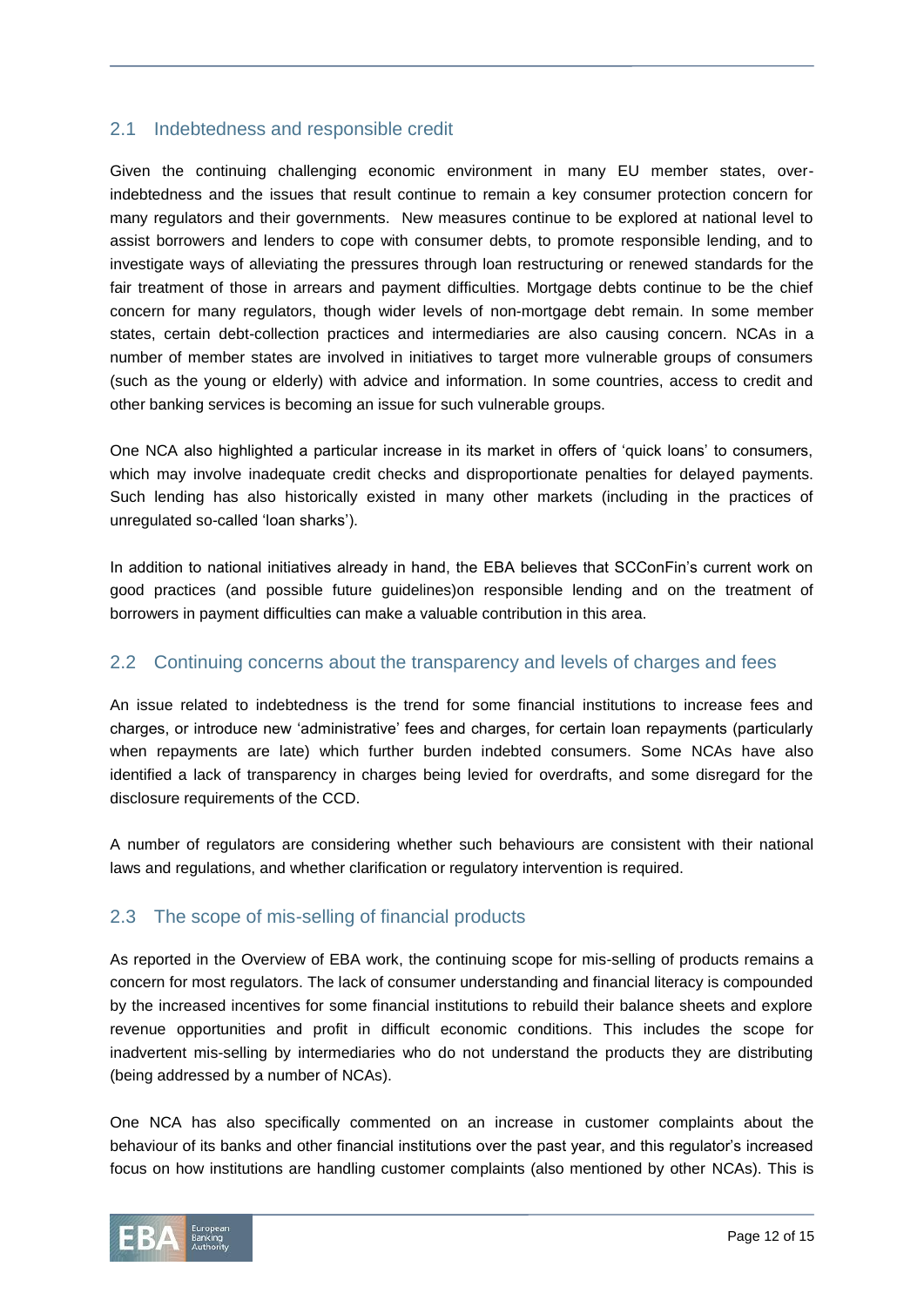an area that SCConFin is likely to consider further – including in developing its future methodology and data for monitoring consumer trends.

### 2.4 Specific issues concerning certain products – notably foreign currency loans, payment protection insurance and complex products

Related to the previous issue, NCAs have again highlighted concerns about unnecessarily complex products being offered to consumers who do not understand the products or the risks they involve. Concerns continue about the quality of information provided about such products and whether it can readily be understood by those to whom the products are offered. NCAs continue to monitor the effects of actions they have already taken on these issues.

Several NCAs have again identified particular challenges for consumers to understand the risks associated with loans taken out in foreign currencies (including foreign currency mortgage loans), which have been attractive in recent years in some member states. Again, NCAs are monitoring the effects of actions they have taken on these issues (including warnings and guidelines).

Several NCAs have (as in 2011) reported their concerns about the potential mis-selling of payment protection insurance/credit protection insurance in connection with loans. These NCAs are monitoring selling practices and considering the incentives and possible conflicts of interest that may arise in some circumstances. In other member states payment protection insurance has already emerged as a regulatory issue on which national action has been taken and is still continuing (including customer redress for past mis-selling).

### 2.5 Continuing concerns about the security of new technologies used for banking services

The same concerns as were raised in the Overview of EBA work remain current in many member states in relation to security and fraud risks still arising in connection with new banking and payments technologies; and the need to ensure that all providers have appropriate systems and controls in place to manage the risks and to deliver their consumer protection obligations (including where services are provided across national borders).

In addition to the EU framework provided by the Payments Services Directive and national regulatory responses, it is hoped that initiatives such as the ECB's SecuRePay work will help address such concerns.

#### 2.6 Emerging new forms of liquidity raising

Certain emerging new models of liquidity raising and funding have been highlighted this year by SCConFin members. One of these is so-called "crowdfunding" or "peer-to-peer" lending, whereby groups of consumers are invited to participate in direct lending to other borrowers or enterprises, as an alternative to funding from financial institutions. While such models may have their place, some regulators have issued reminders to consumers to be aware of the risks that may be involved and the lack of protections to underpin some of these schemes (e.g. lack of regulation and compensation cover).

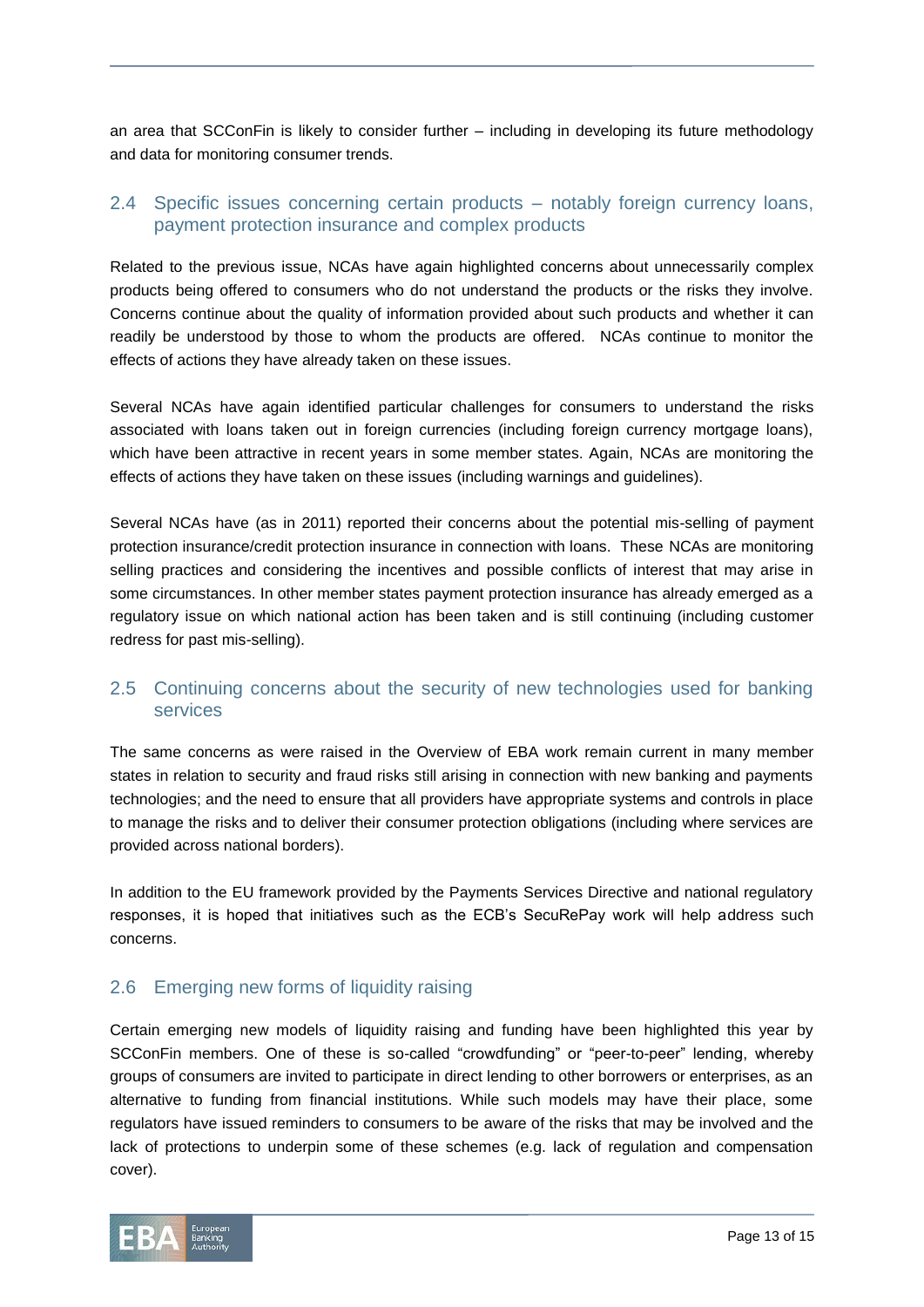Another type of liquidity raising product reported to be used increasingly, is 'time deposits' (or 'term deposits' or types of bond) marketed by some banks to raise longer term capital. The regulator that has identified this trend was concerned that retail consumers need to be properly informed about the features of the product and the conditions attaching to it (including potential penalties for early withdrawal of deposited cash) – and the regulator has issued a recommendation about the marketing and information disclosure it expects.

### 2.7 Issues identified by the Banking Stakeholder Group

In December 2012, the EBA Banking Stakeholder Group (BSG) conducted a short informal poll of all BSG members to identify the current key issues in consumer protection, within the EBA's remit. A total of 21 responses were received and the results are broadly in line with SCConFin's analysis on Consumer Trends. The following were identified as being the top 5 areas of concern amongst BSG members:

- *Responsible Lending:* The key issues identified included over lending by banks to vulnerable consumers and over-generous lending ratios.
- *Incentive Structures*: The main concerns related to sales incentive structures for bank employees and that these incentives may entice the employee to recommend unsuitable products.
- *Transparency, Disclosure and Comparability:* Several issues were identified including transparency of terms and pricing, price disclosure which leads to a difficulty in comparing products and high levels of switching costs.
- *Investment Products:* The main concerns regarding investment products sold by banks are the lack of disclosure of relevant information and risk characteristics being identified. It is noted that issues in this area are likely to fall into the responsibility of ESMA.
- *Financial Literacy and Education*: The key concern is the ability of consumers to understand financial products and contracts before determining that the product is suitable for their needs and circumstances.